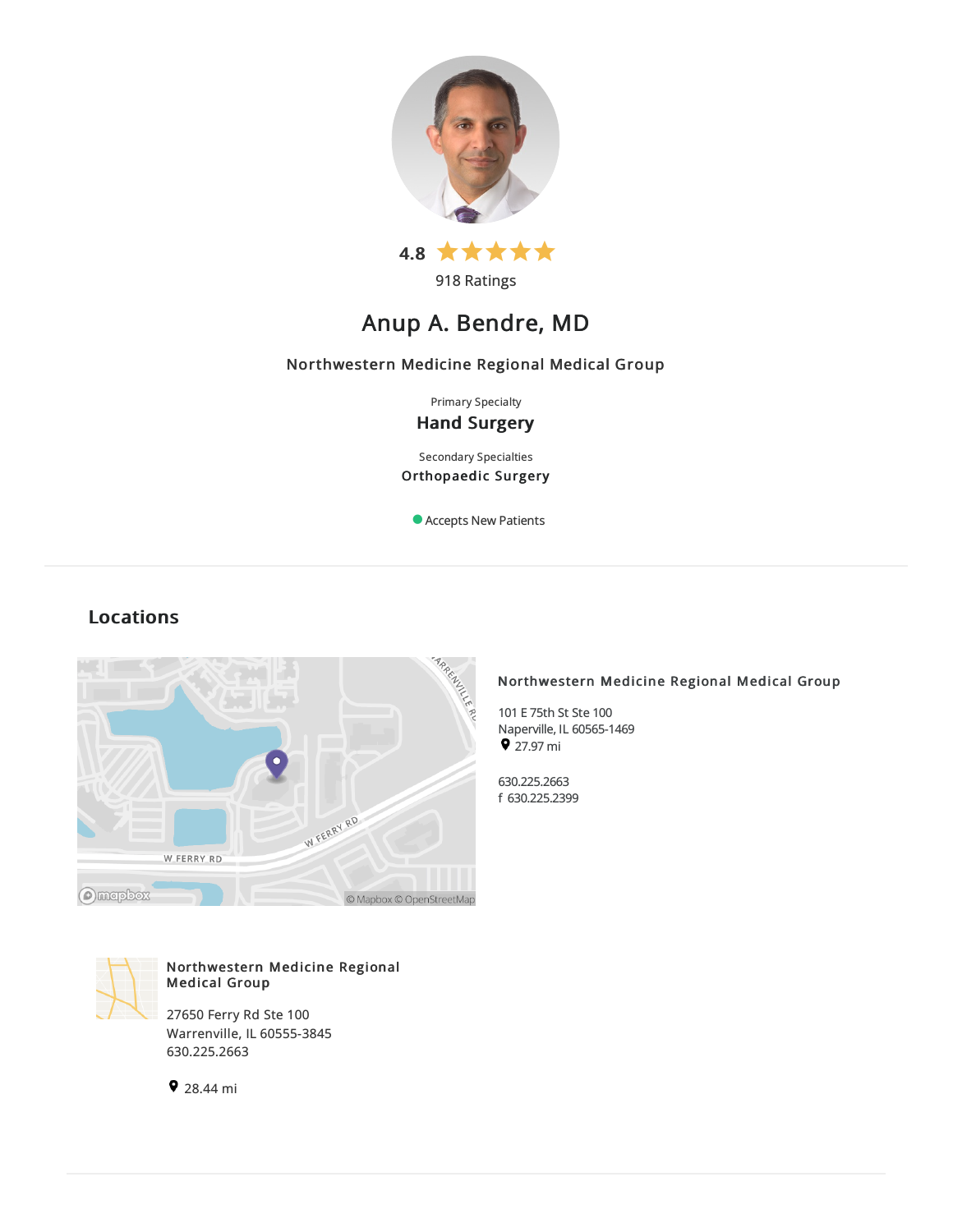## Insurance Accepted

Insurance plans are subject to change. View [insurance](https://www.nm.org/patients-and-visitors/billing-and-insurance/insurance-information/accepted-insurance-plans) plans accepted at each hospital and by each NMHC physician group.

## Practice Groups and Affiliations

| <b>Medical Group</b>       | Northwestern Medicine Regional Medical Group                     |
|----------------------------|------------------------------------------------------------------|
| <b>Physician Category</b>  | Northwestern Medicine Physician Network                          |
|                            | Northwestern Medicine Regional Medical Group                     |
| <b>On Medical Staff At</b> | <b>Central DuPage Hospital</b>                                   |
|                            | <b>Delnor Hospital</b>                                           |
|                            | Northwestern Medicine Surgery Center                             |
|                            |                                                                  |
| <b>Education</b>           |                                                                  |
| <b>Medical Education</b>   | MD, University of Illinois at Chicago College of Medicine - 1999 |
| Residency                  | McGaw Medical Center of Northwestern University - 2004           |

## Board Certifications

American Board of Orthopaedic Surgery - Orthopaedic Surgery (Certified) American Board of Orthopaedic Surgery -Surgery of the Hand (Certified)

## Practice Focus Areas

Carpal tunnel syndrome Elbow Surgery Endoscopic Carpal Tunnel Surgery Reconstructive Upper Extremity Surgery Tendon and Nerve Lacerations

Hand and Wrist Injuries Hand and Wrist Microsurgery Hand Reconstructive Surgery

## Ratings & Reviews

At Northwestern Medicine, our patient's feedback is important to us. While different care providers have their own unique strengths, we strive to be as transparent as possible with our quality of care. Read more

Care Provider Ratings

Overall rating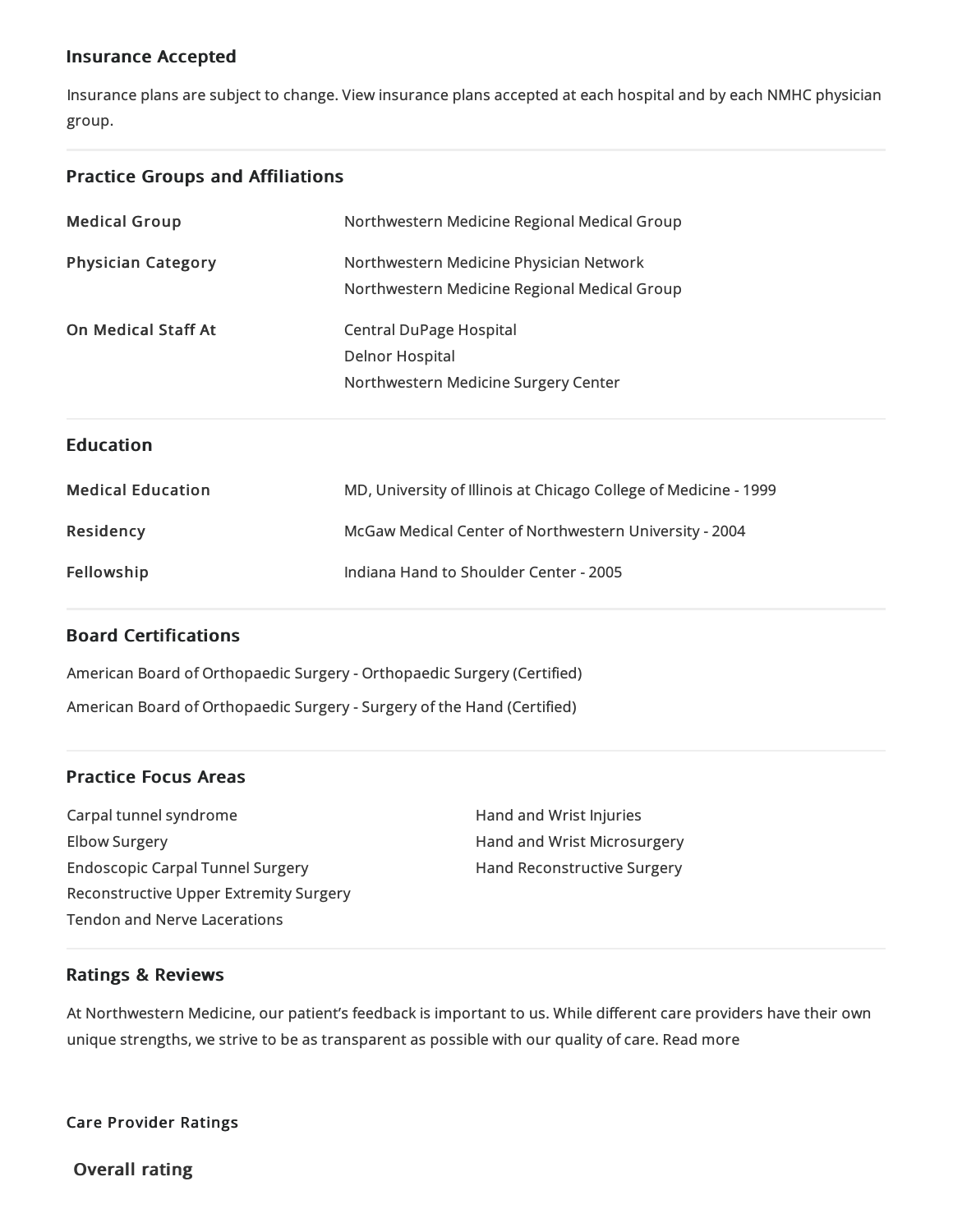

## Reviews From Patients 304 Reviews

AUGUST 29 2021

He seems to really do well in his area of expertise.

AUGUST 262021

Patient and thorough

AUGUST 242021

Very kind, personable, competent and reassuring.

AUGUST 242021

Very friendly and down to earth.

AUGUST 242021

Nicely

AUGUST 242021

Good care

AUGUST 112021 Knowledgeable and caring

## AUGUST 102021

Would certainly feel confident recommending Dr. Bendre. He was extremely informative, spoke in a manner I could understand the procedure and after care I needed. Direct yet very pleasant. Made me feel very confident in his care.

AUGUST 92021 He is the only one I would see.

AUGUST 42021

Dr. Bendre knowledgeable and experienced. No problem with the surgery.

AUGUST 32021

Quick and easy

JULY 312021 He seems very knowledgeable.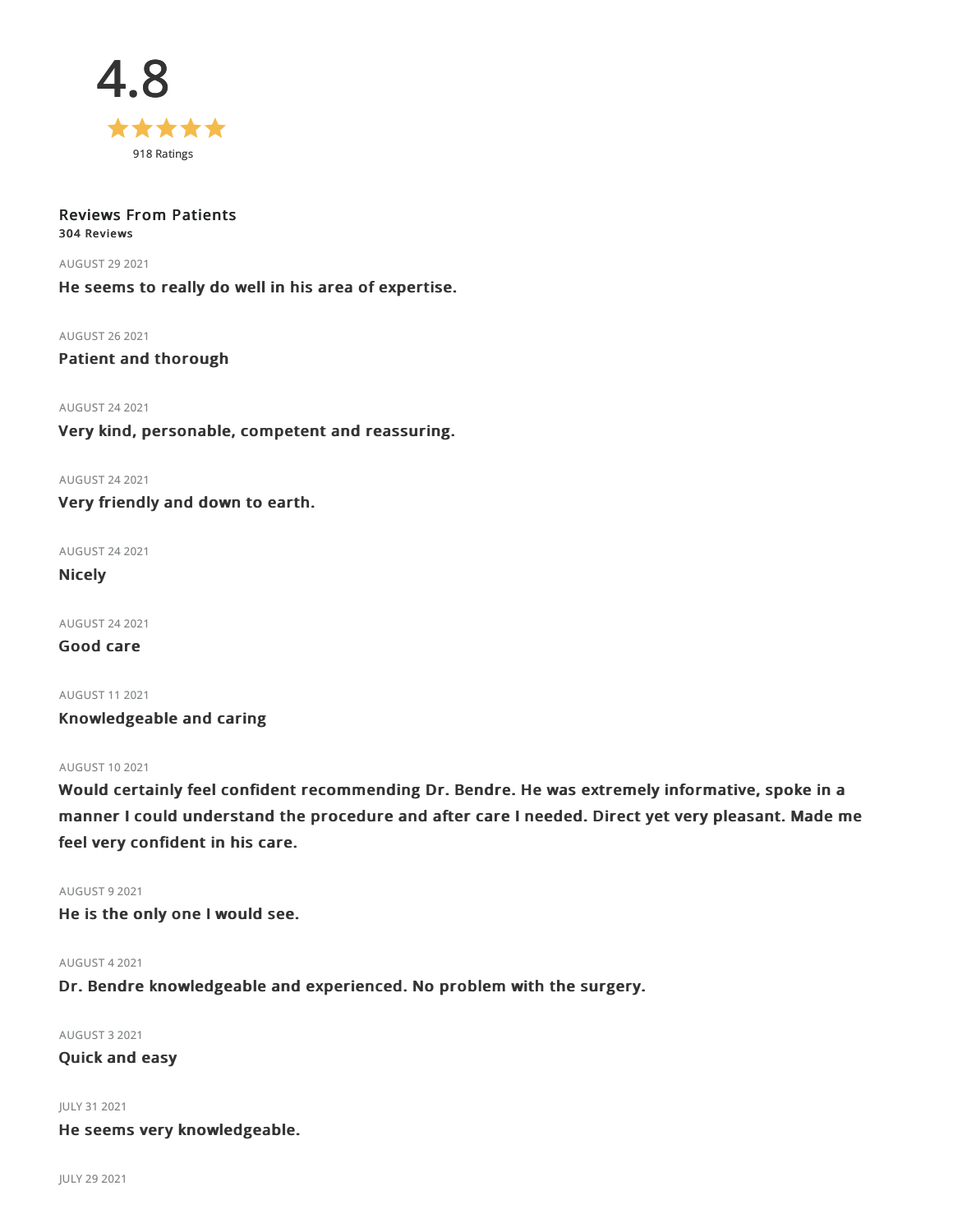Doctor saw issue immediately and has told a test that will tell him what the issue is with my thumb

#### JULY 282021

Knowledgeable Spends adequate time. I feel comfortable with his diagnosis

## JULY 272021

Kind, gentle, thorough, good at his job.

## JULY 272021

Expert in his field. Does well explaining things. Answers all questions. Nice

#### JULY 262021

yes. awesome doctor

#### JULY 262021

He did a good job!!!

#### JULY 212021

Explained my symptoms and possible treatments clearly.

## JULY 192021

He is wonderful!! Very personable, compassionate & caring.

#### JULY 182021

Dr. Bendre is thorough and great at explaining complex medical terms. He has a calm confidence that shows his expertise and experience.

## JULY 172021

Quickly discerns and addresses the issue he is seeing you for.

#### JULY 162021

Treatment was done efficiently and little pain.

JULY 152021

Knowledgeable and caring

## JULY 142021

The Doctor was very attentive while he examined my hand .and answer questions. I didnt fill rushed .

## JULY 132021

Hes a great doctor. And very kind.

## JUNE 29 2021

Approachable and clearly explains options and plan of care

## JUNE 262021

Dr. Bendre is very pleasant, explains clearly what he feels the problem is and options for treatment. When I leave an appointment with him I have a clear idea as to whats wrong and options for alleviating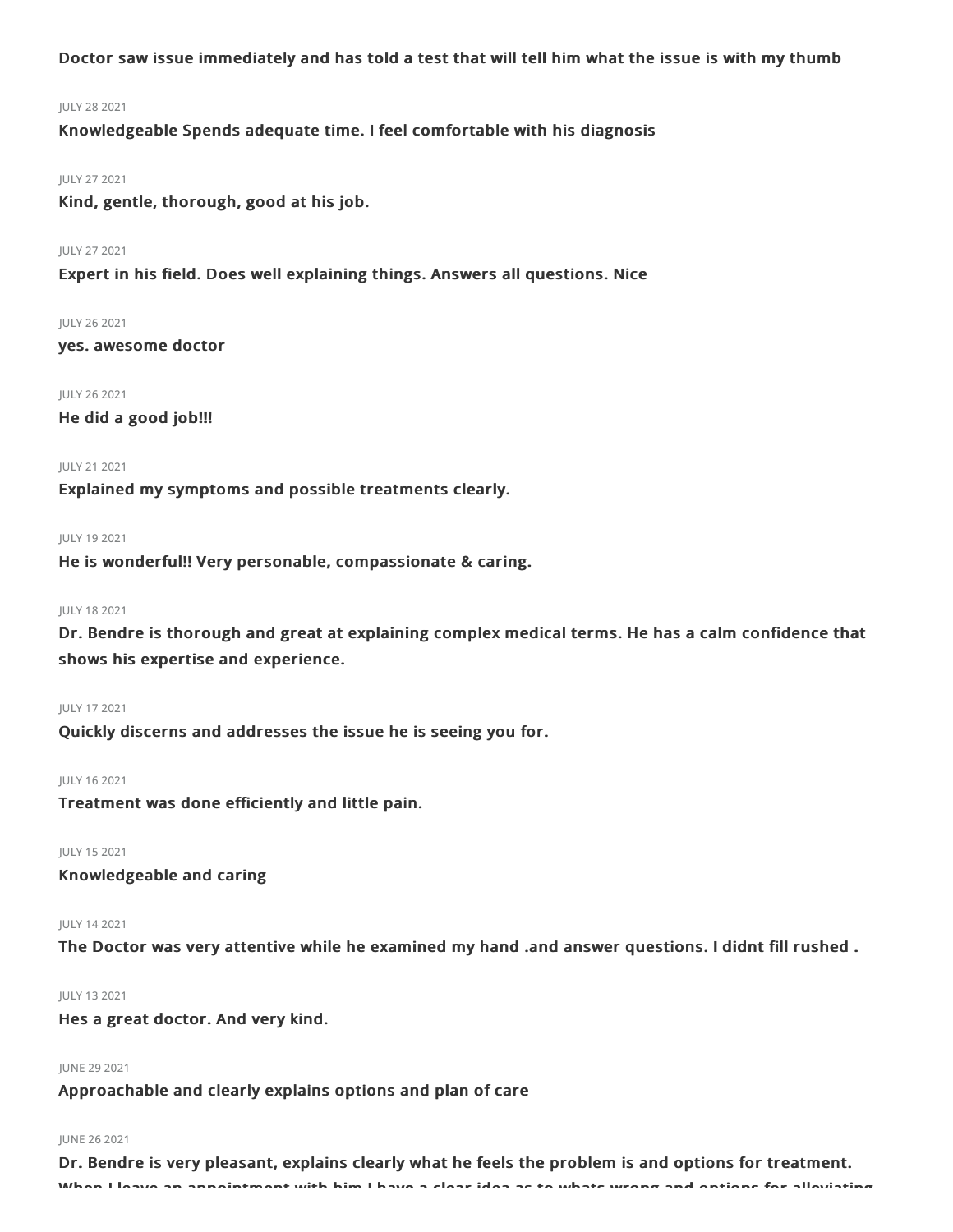When I leave an appointment with him I have a clear idea as to whats wrong and options for alleviating the pain.

## JUNE 242021

He gives an explanation for the condition he is treating you for.

#### JUNE 242021

Dr bendre is one of the best doctors that I ever seen. He is kind, understanding and he care about his patients. Very knowledge. I will definitely recommending him with my family and friends.

### JUNE 242021

Did not give time to explain my pain and what made me come in.

#### JUNE 232021

I felt comfortable and cared .

JUNE 232021 Excellent caring doctor.

JUNE 222021

### Great care

JUNE 22 2021

Dr Bendre is amazing & knows his profession well. Very kind & caring.

JUNE 192021

Listens to you.Provides helpful suggestions .

#### JUNE 182021

Dr. Bendre is an excellent doctor and took time to answer all my questions and explain forthcoming procedures.

#### JUNE 172021

Answer my questions, including me in treatment decisions

## JUNE 162021

He did a great job explaining my issue and clearly explained the treatment going forward.

## JUNE 152021

very profesional gave me confidence about my medical problem

## JUNE 122021

Dr. Bendre is a great Ortho man for hand and arm joints. He always reassuring. Honest. Caring and a wonderful doctor. I was first there back in 2006. And was just there June 11. AWESOME STAFF. HIGHLY RECOMMENDED úŸÅ'ŸÃºÅ¸Å'Å,úÅ,Å'Å,úÅ,Å'Å,úÅ,Å'Ÿ

## JUNE 102021

He took good care of my issues.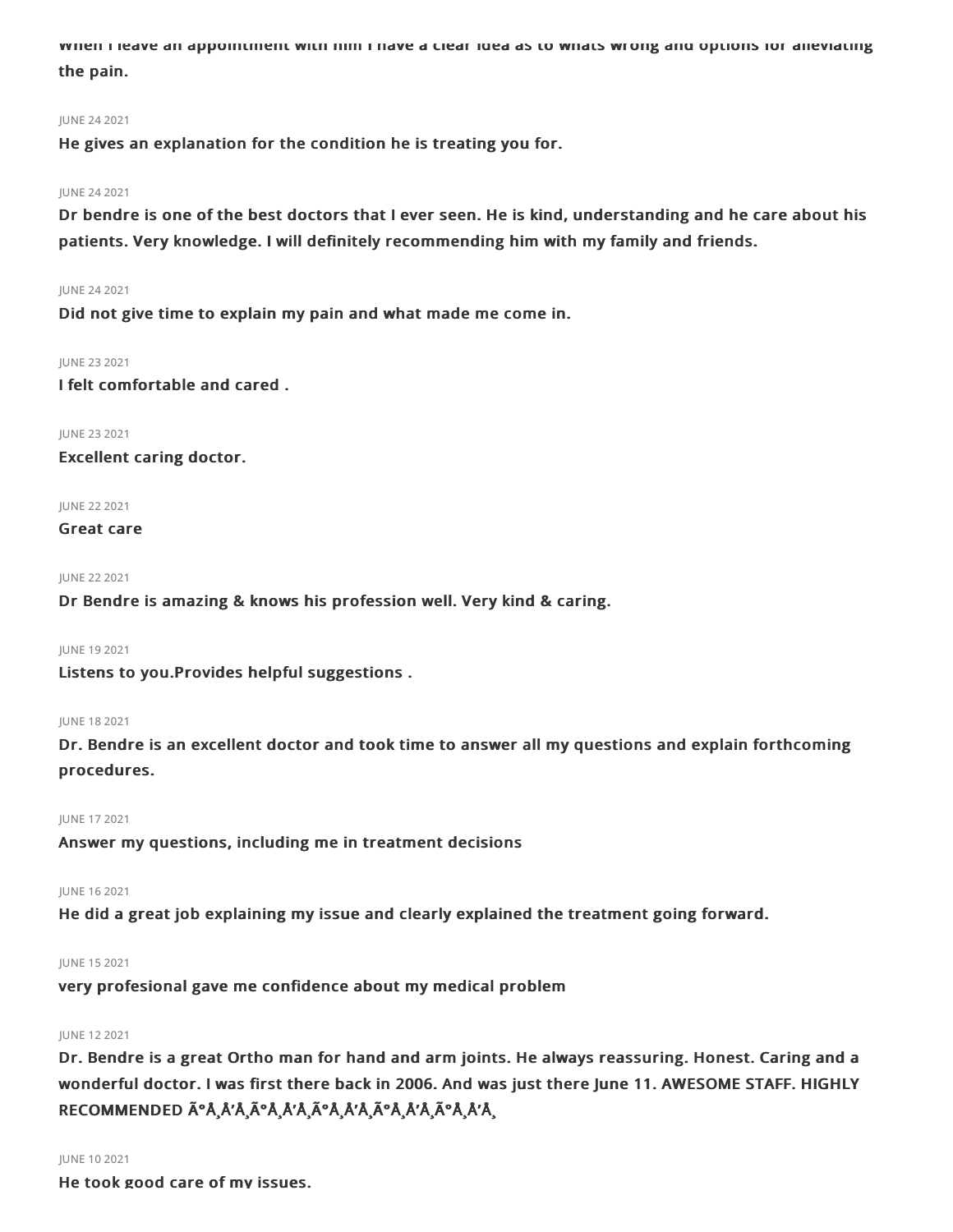#### JUNE 92021

## Very thorough

#### JUNE 92021

Doctor listened to me, provided me with good recommendations and feedback, answered all my questions. I didnt feel rushed

### JUNE 82021

Very kind. Excellent explanation of my upcoming thumb surgery. Understands my fears.

#### JUNE 82021

Knows what he's doing

#### JUNE 82021

He was very thorough and did not make me feel like a number.

#### JUNE 82021

Again my first visit with him. He explained every thing clearly and gave me my options as well.

#### JUNE 82021

A very likeable doctor and I was thrilled to death when he let me look at the surgery to show me what was being done. He has a very laid back way about that puts one at ease

#### MAY 26 2021

#### Expertise

MAY 262021 Did not seem rushed, explaining things clearly.

## MAY 25 2021

He lesson to the pation and answer

MAY 25 2021

Great staff, he didnt jump right up surgery but tried no surgical procedure first.

MAY 222021

Smart dude, explained everything well.

## MAY 212021

Took time with me to explain the procedure

MAY 20 2021

Transparent. Honest. To the point and helpful in my treatment.

## MAY 192021

Great explanation of treatment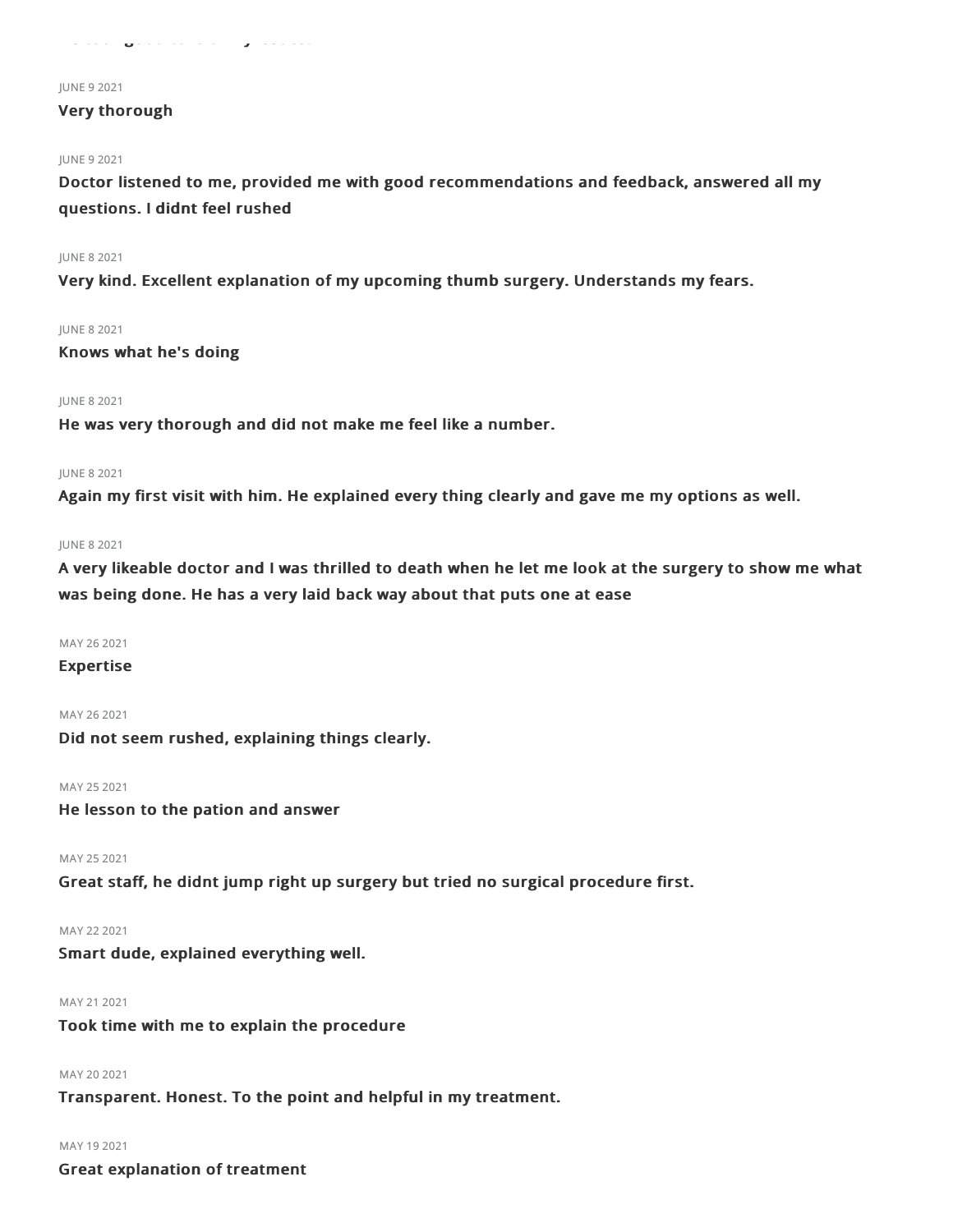#### MAY 192021

Dr.Bendre was very informative and patient in explaining my condition. His method for carpal tunnel surgery is less invasive and totally recommend Dr and office team.

#### MAY 172021

Never had surgery before. Doctor and staff made it a good experience.

### MAY 17 2021

Dr. Bendre is excellent, but I hate the OAD policy that prohibits switching to doctors within a specialty.

#### MAY 152021

He is conservative, tries different, non-surgical treatment with surgery as a last resort.

### MAY 132021

He listened to what I had to say and talked to me.

## MAY 132021

Dr. Bendre provide excellent care for my son. He listed to our concerns and answered all of our question.

#### MAY 122021

very skilled, my carpal tunnel is 98% improved after surgery

#### MAY 12 2021

Patient, caring and willing to take the time that a patient needs

#### MAY 122021

#### Excellent surgeon

### MAY 112021

He is thorough, explains the disease/injury process, options for treatment in a caring and understandable way

### MAY 82021

I appreciate the efficient, friendly and knowledgable staff. I also like the quick speed Dr. Bendre works at. He answers all of my medical questions in language that I can understand.

#### MAY 62021

Very informative and takes the time to listen to questions. Doesn't push things and tries to do less invasive medicine first.

## MAY 62021

His expertise and manner with patients.

#### MAY 42021

He was thorough and obviously very knowledgeable!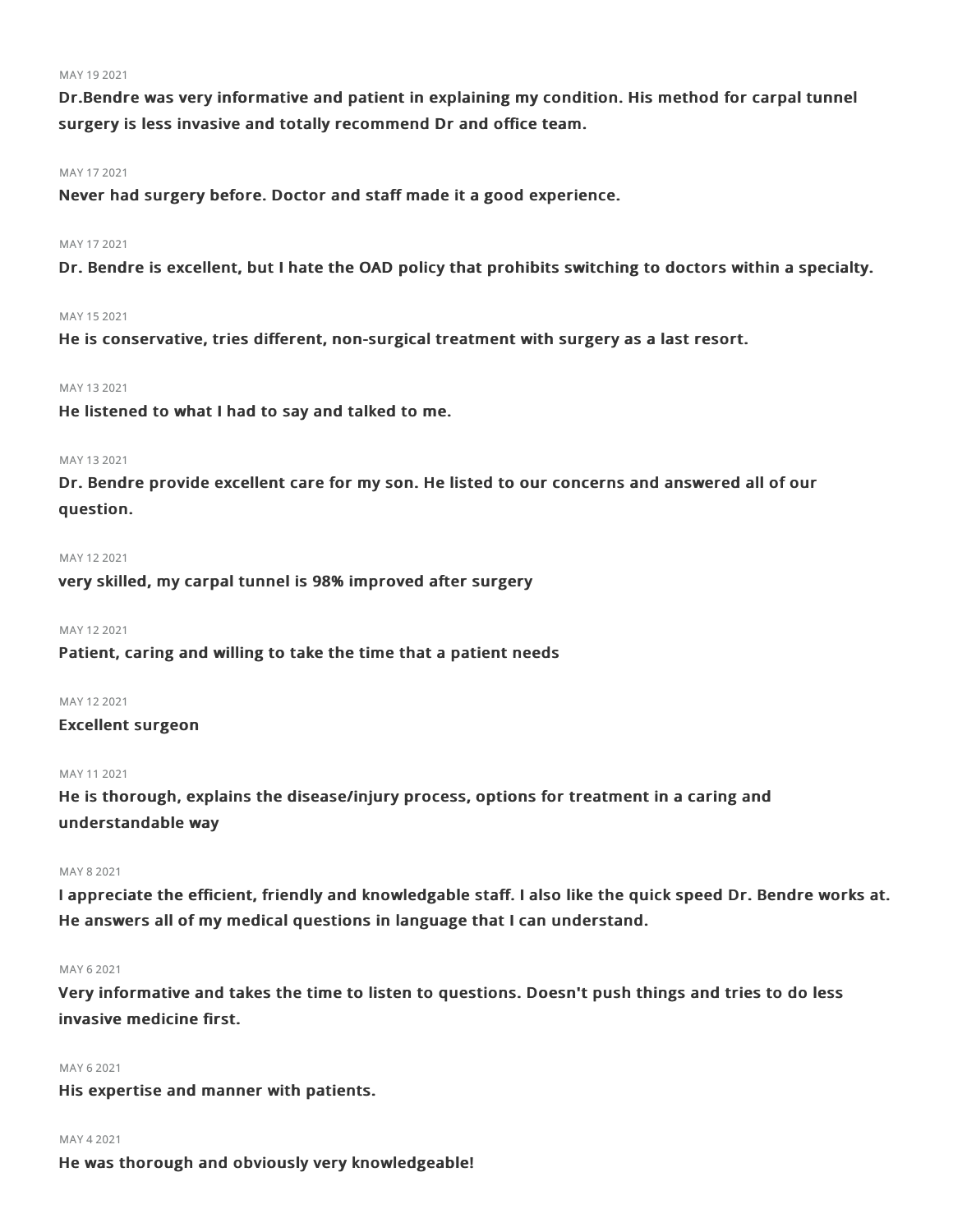MAY 42021

## Extremely professional

APRIL 30 2021

Very responsive, great information

#### APRIL282021

Dr. Bendre performed a hand surgery for me about a year ago. I am very happy with the results. He explains the issue in very clear, concise terms.

### APRIL272021

Very nice and very knowledgeable.

#### APRIL272021

Took time, answered questions, explained what to expect

#### APRIL272021

Dr Bendre was willing to listen to my concerns and provide answers to my questions.

#### APRIL262021

He has never gave me a reason not to recommended him. Good professional Doctor.

### APRIL252021

He explained things very well.

APRIL222021

Positive experience

### APRIL222021

He explains things well and answers all questions.

#### APRIL202021

Explained the situation well and provided guidance on finger injury and exercises.

APRIL202021

## Amabilidad, atenciÃ $f$ Â<sup>3</sup>n

APRIL 19 2021

Great Doctor, is upfront with what was going on. He set clear expections.

## APRIL172021

Listens well and offers solutions.

#### APRIL 16 2021

He worked with me well and explained everything clearly, and bluntly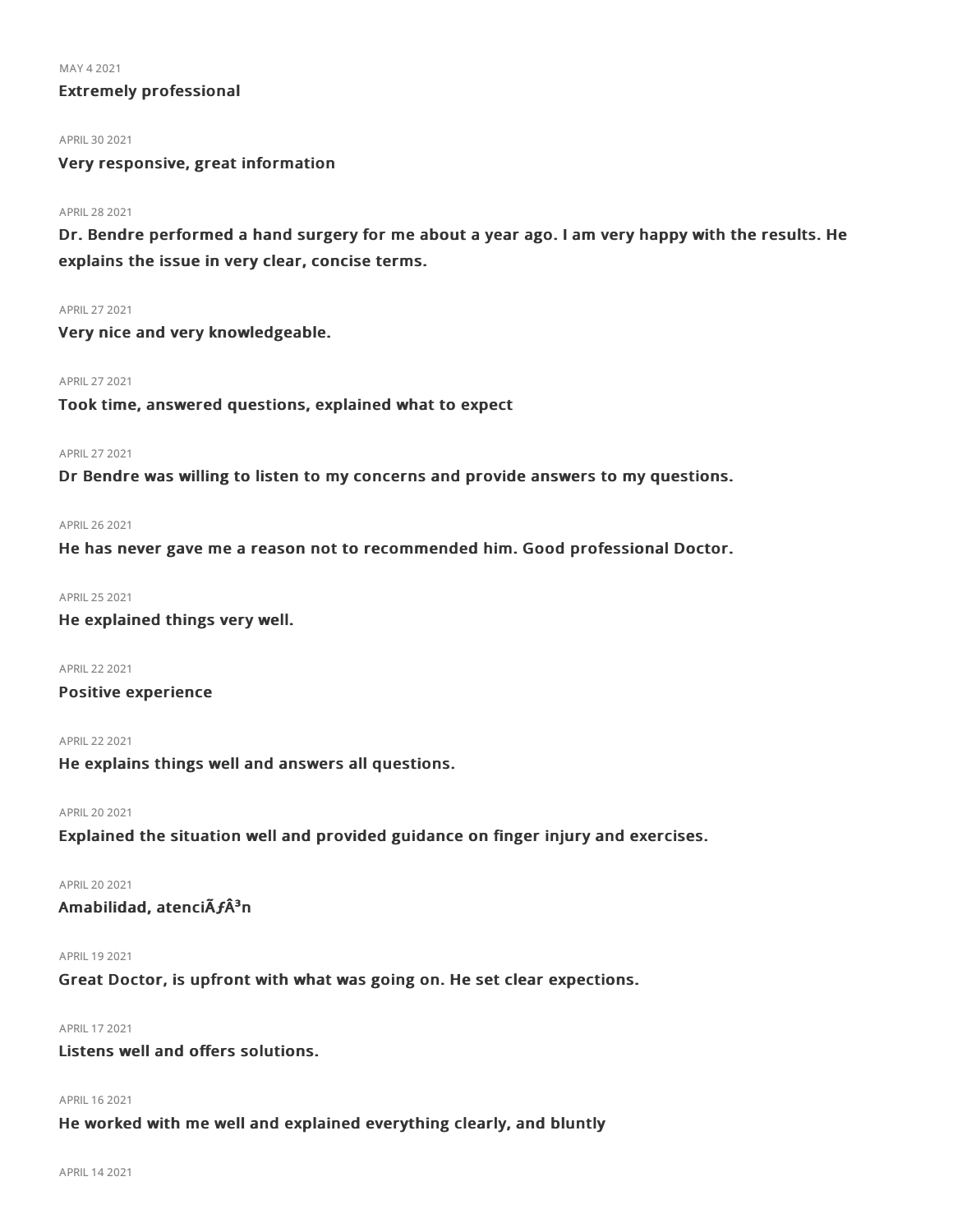## Very professional and knowledgeable

#### APRIL142021

Excellent physician - with good results

#### APRIL 13 2021

## Very thorough

### APRIL 13 2021

He is so through explaining all options and the nicest Doctor

## APRIL 13 2021

Dr Bendre is a man of select words, I am always treated with compassion, professionalism and thorough care. I feel he is the only one for me to see!

### APRIL 11 2021

Good service

## APRIL102021

Always listens and is very diligent about aftercare.

#### APRIL 10 2021

also good care and friendly and knowledgeable and easy communication.

## **APRIL 9 2021**

He was very professional, explained everything we needed to know regarding our issue, and made us feel comfortable with our plan of care.

#### **APRIL 9 2021**

Great Doctor Takes is Time with you no Pressure

#### **APRIL 8 2021**

skilled and good taste in music!

### **APRIL 8 2021**

He seemed like a very nice DR. I did however, only have one visit with him but I will say he explained in detail what he was going to do during my surgery and answered any questions I had very nicely. I won't know more until I actually have the surgery tho. But so far, so good!

#### APRIL82021

He gets right to the point and answers all questions.

## **APRIL 6 2021**

He's an accomplished hand surgeon. Following his advice and that of the therapist, I sailed through this 3-month experience.